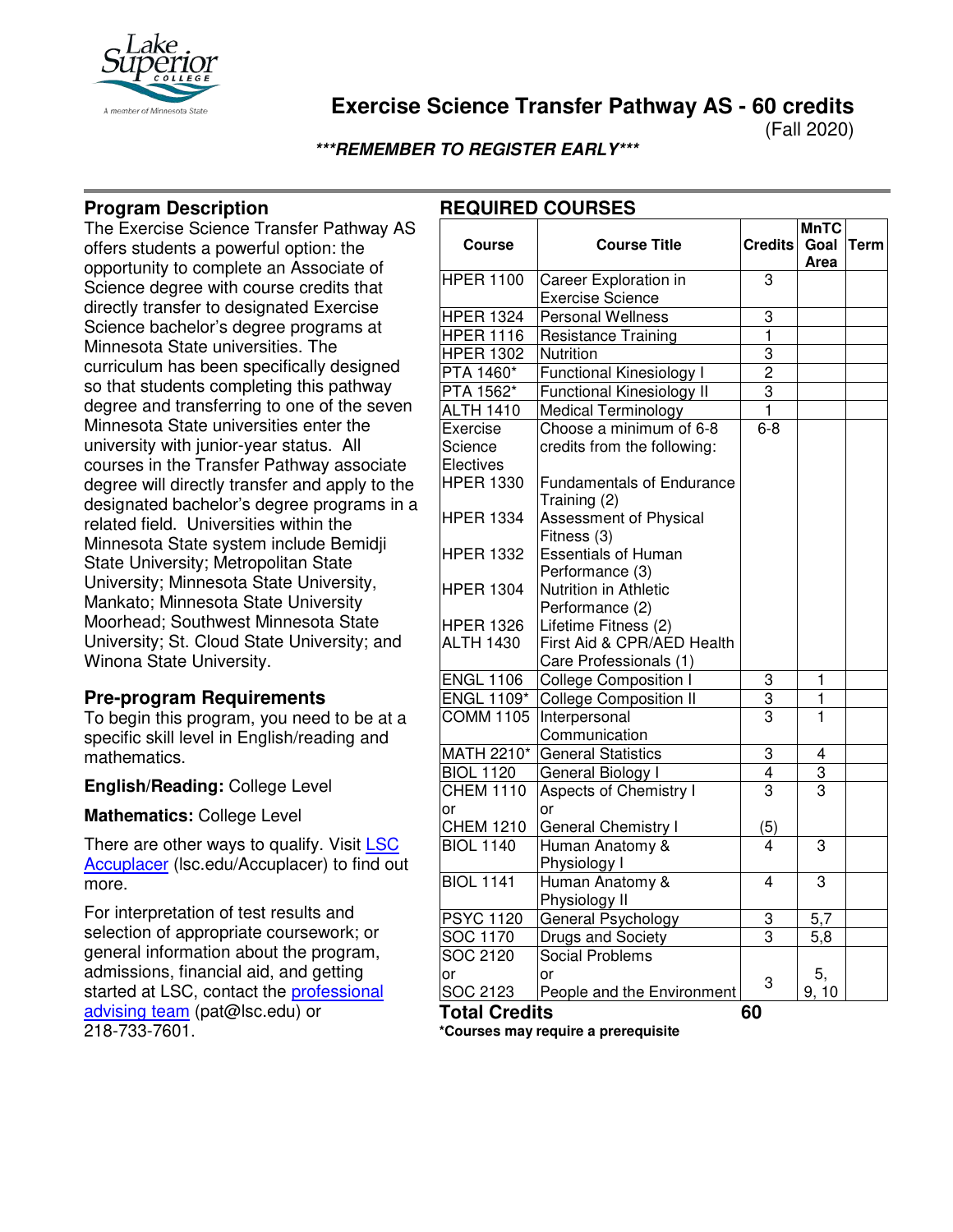

# **Exercise Science Transfer Pathway AS - 60 credits**

(Fall 2020)

**\*\*\*REMEMBER TO REGISTER EARLY\*\*\***

### **Program Outcomes**

A student completing Lake Superior College's Minnesota State Transfer Pathway in Exercise Science and transferring into a designated bachelor's program in Exercise Science at a Minnesota State university will have junior standing and may complete the bachelor's degree within an additional 60 credits. You will be able to transfer to the following designated majors at Minnesota State universities:

At Bemidji State University: Exercise Science BS

At Metropolitan State University: NA

At Minnesota State, Mankato: Exercise Science BS

At Minnesota State, Moorhead: Exercise Science, BS

At Southwest State University: Exercise Science, BS

At St. Cloud State University: NA

At Winona State University: Exercise and Rehabilitative Science, BS

In order to graduate and be guaranteed admission to a Minnesota State University's designated program you must earn an overall grade point average as indicated by the university to which you will transfer.

#### **Suggested course sequence for a full time student averaging 15 credits per semester**

| <b>First Semester</b>                            |   |  |
|--------------------------------------------------|---|--|
| ENGL 1106 College Composition I                  |   |  |
| BIOL 1120 General Biology I                      | 4 |  |
| COMM 1105 Interpersonal Communication            |   |  |
| <b>HPER 1116 Resistance Training</b>             |   |  |
| HPER 1100 Career Exploration in Exercise Science |   |  |
| <b>ALTH 1410 Medical Terminology</b>             |   |  |

| <b>Second Semester</b>                                             | 16-18 credits |
|--------------------------------------------------------------------|---------------|
| <b>ENGL 1109 College Composition II</b>                            | З             |
| CHEM 1110 Aspects of Chemistry or<br>CHEM 1210 General Chemistry I | З<br>(5)      |
| BIOL 1140 Human Anatomy & Physiology I                             | 4             |
| <b>HPER 1324 Personal Wellness</b>                                 | 3             |
| PSYC 1120 General Psychology                                       | 3             |